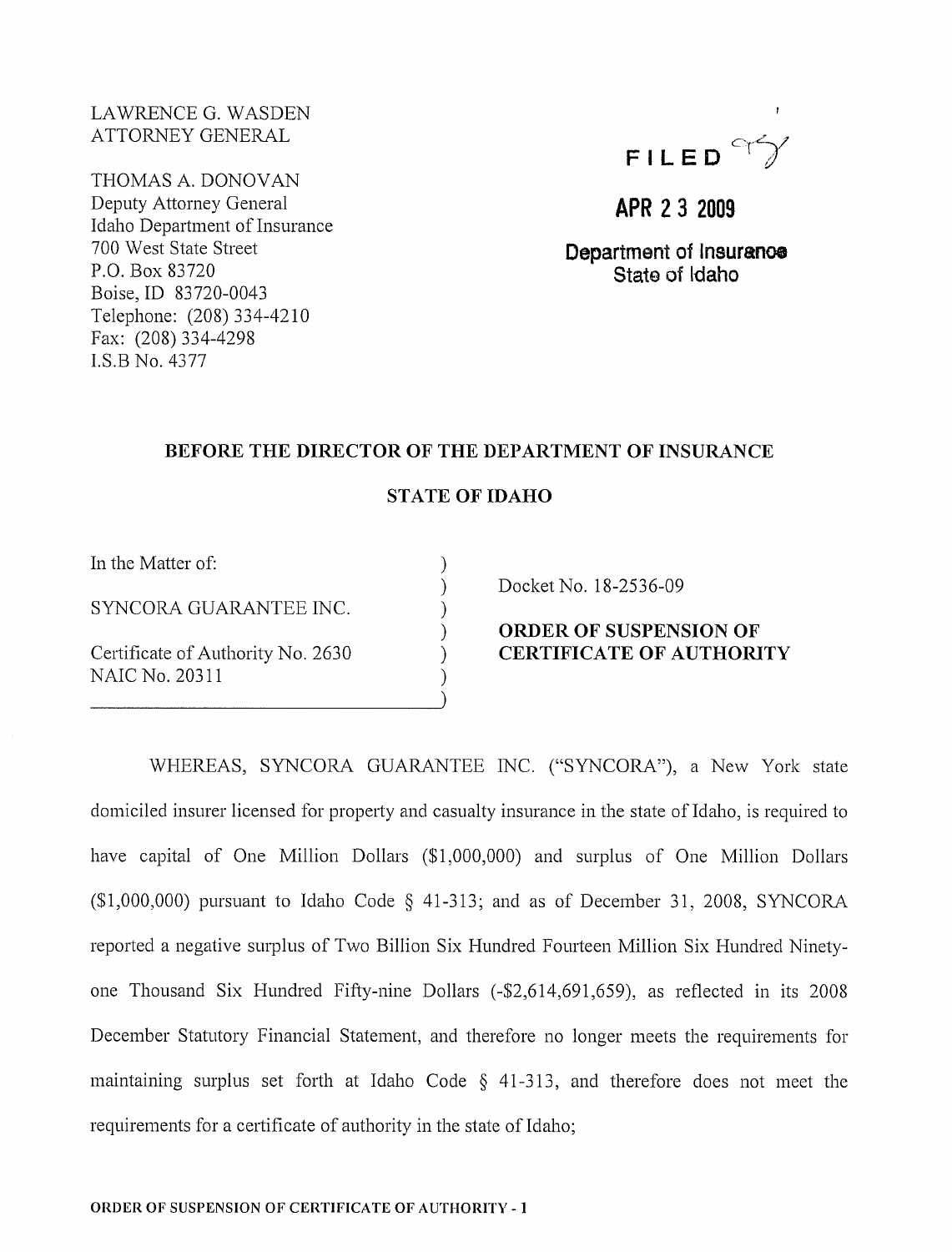NOW, THEREFORE, IT IS HEREBY ORDERED, pursuant to provisions of Idaho Code § 41-326(1)(b), that Certificate of Authority No. 2630 issued to SYNCORA be SUSPENDED effective immediately; and said suspension be continued for a period of one (1) year from the date of this order. The director may terminate the suspension sooner if the cause for said suspension is terminated and SYNCORA is otherwise in compliance with the provisions of Title 41, Idaho Code.

IT IS FURTHER ORDERED, that SYNCORA comply with each of the requirements of Idaho Code § 41-329, including § 41-329(2) which states: "During the suspension period the insurer shall not solicit or write any new business in this state, but shall file its annual statement, pay fees, licenses, and taxes as required under this code, and may service its business already in force in this state, as if the certificate of authority had continued in force."

IT IS FURTHER ORDERED, pursuant to the provisions of Idaho Code  $\S$  41-330, that SYNCORA, within four (4) days after notice of this suspension is received, notify, by any available means, every person authorized to write business by said insurance company in the state of Idaho, to immediately cease any further writing of such business.

IT IS FURTHER ORDERED, that SYNCORA promptly return Certificate of Authority No. 2630 to the Idaho Department of Insurance, as required by Idaho Code  $\S$  41-323(2).

#### **NOTIFICATION OF RIGHTS**

This is a final order of the agency. Any party may file a motion for reconsideration of this final order within fourteen (14) days of the service date of this order. The agency will dispose of the petition for reconsideration within twenty-one (21) days of its receipt, or the petition will be considered denied by operation of law. See Section 67-5246(4), Idaho Code.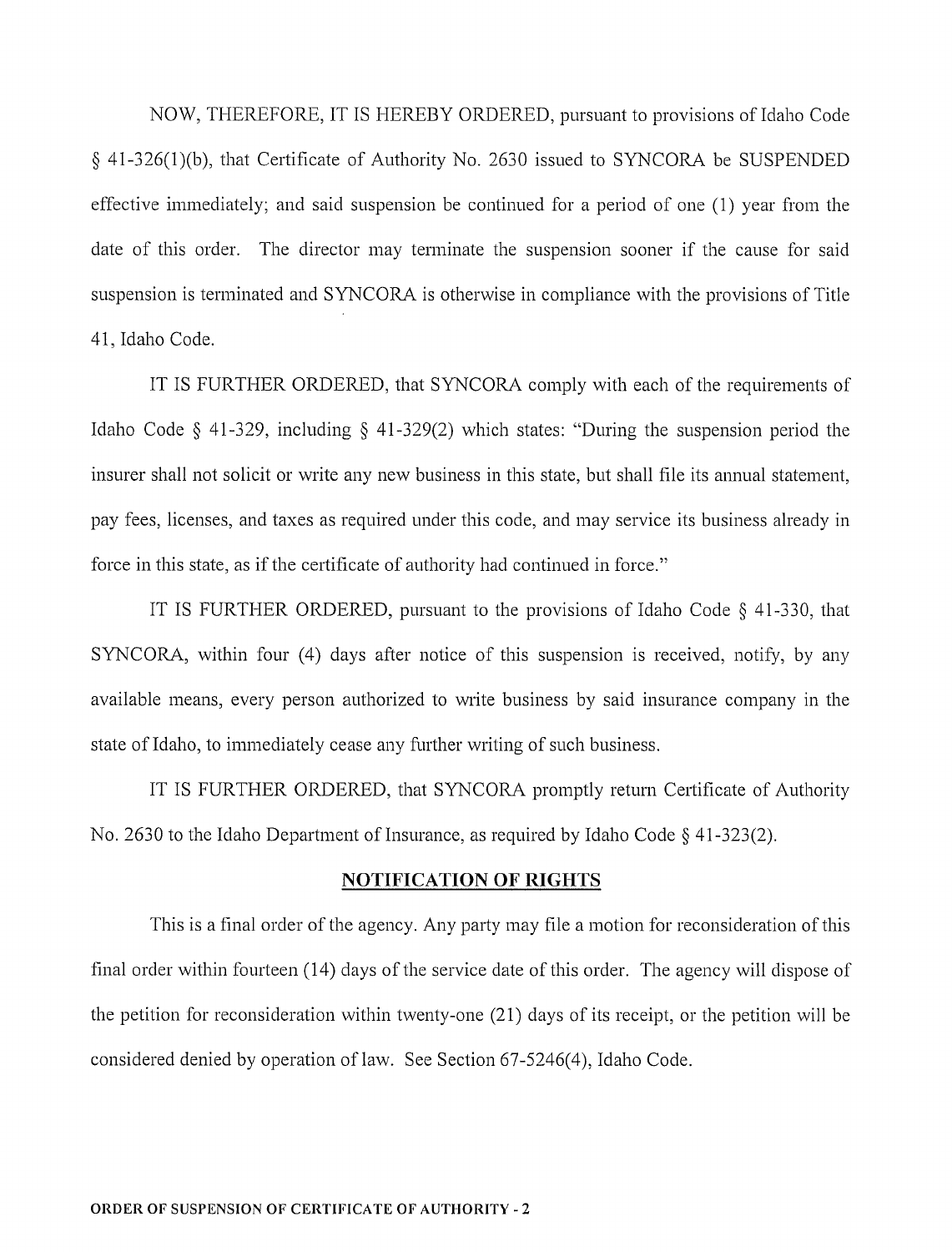Pursuant to Sections 67-5270 and 67-5272, Idaho Code, any party aggrieved by this final order or orders previously issued in this case may appeal this final order and all previously issued orders in this case to district court by filing a petition in the district court of the county in which:

- i. A hearing was held,
- ii. The final agency action was taken,
- iii. The party seeking review of the order resides, or operates its principal place of business in Idaho, or
- iv. The real property or personal property that was the subject of the agency action is located.

An appeal must be filed within twenty-eight (28) days (a) of this final order, (b) of an order denying any petition for reconsideration, or (c) the failure within twenty-one (21) days to grant or deny a petition for reconsideration, whichever is later. See Section 67-5273, Idaho Code. The filing of an appeal to district court does not itself stay the effectiveness or enforcement of the order under appeal.

DATED this  $\frac{\cancel{73}^{\cancel{R}p}}{\cancel{q}}$  day of April 2009.

William W. DEAL